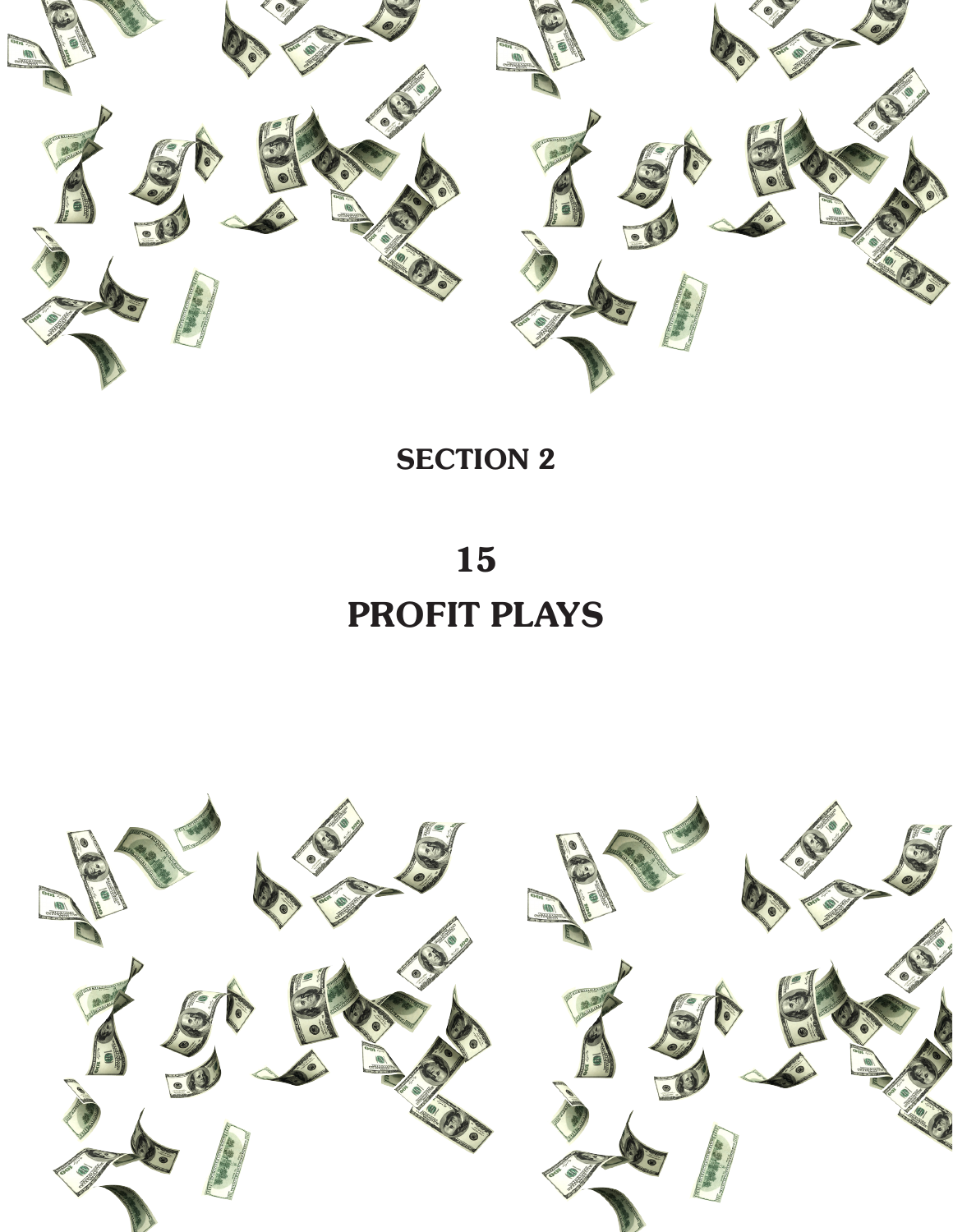

## **PROFIT PLAY #1** OWN IT, BABY!

Whenever you want to change something in your business, you have to start where you are. You may be disappointed that you're not making more money after so many years. If you're just starting your biz you might be on pins and needles because you need to make money fast. Maybe you just quit your job and your significant other is on your back about the finances. Or you could be charging too little and working too much.

Whatever is happening in your business right now needs to be acknowledged on an emotional level. If you're not making more than enough money and totally having a blast in your business, it's having a negative impact on you. Maybe your emotions are buried deep down, but it's definitely causing an energetic upset.

Take a pause for the cause. For the sake of having more freedom and flow, check in.

What's not working for you and why?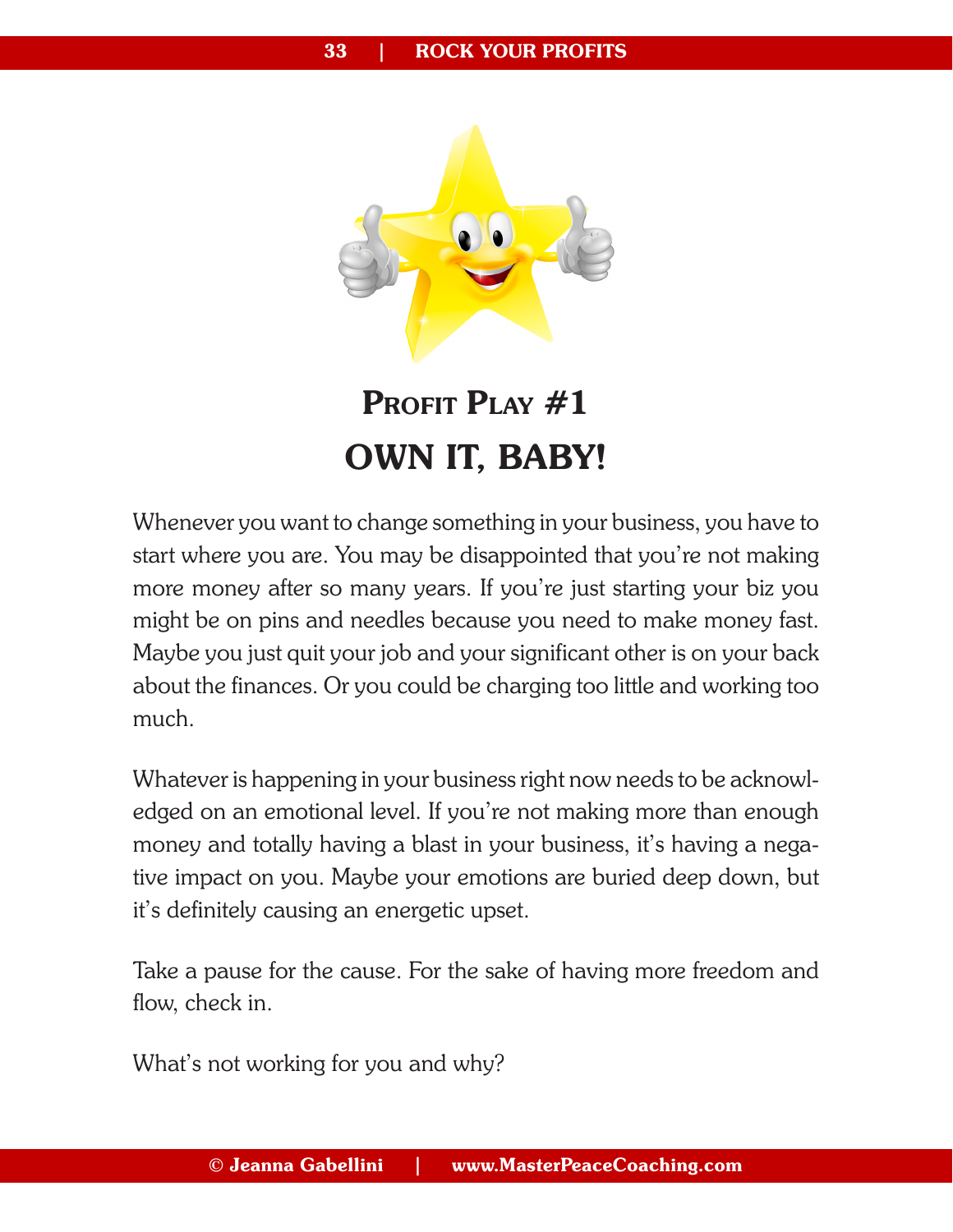In a moment, you're going to write a list. As you write, acknowledge how each of those things makes you feel. No more sticking your head in the sand or forcing yourself to keep forging ahead. Feel into the feelings without trying to run away.

## *Breathe. And acknowledge.*

When I was experiencing "The Big Drought" in my business (buying groceries on a maxed out credit card and no new income in sight!), I would randomly burst into tears. I was freaked out that I couldn't pay my bills and felt powerless to change it. And it didn't help that I called myself the "Extreme Abundance Coach" in those days. How embarrassing!

I was feeling like a loser and collecting evidence of my "stuckness." I was reacting but not owning how I felt. I wasn't being proactive about a solution either. I was waiting for the "miracle idea" to fall into my lap, but it never did. I was in complete resistance to my entire financial situation.

Finally. And I mean … FINALLY, I decided to sit down and just "be" with what was happening.

Here's how I really felt:

**Shamed**—I knew how to help my clients make hundreds of thousands of dollars, some even seven additional figures, but I couldn't help myself.

**Scared** – For the first time in my life I didn't believe in my power to attract what I wanted. I didn't know if I could break through this financial crisis. And I was contemplating looking for a job after 16 years as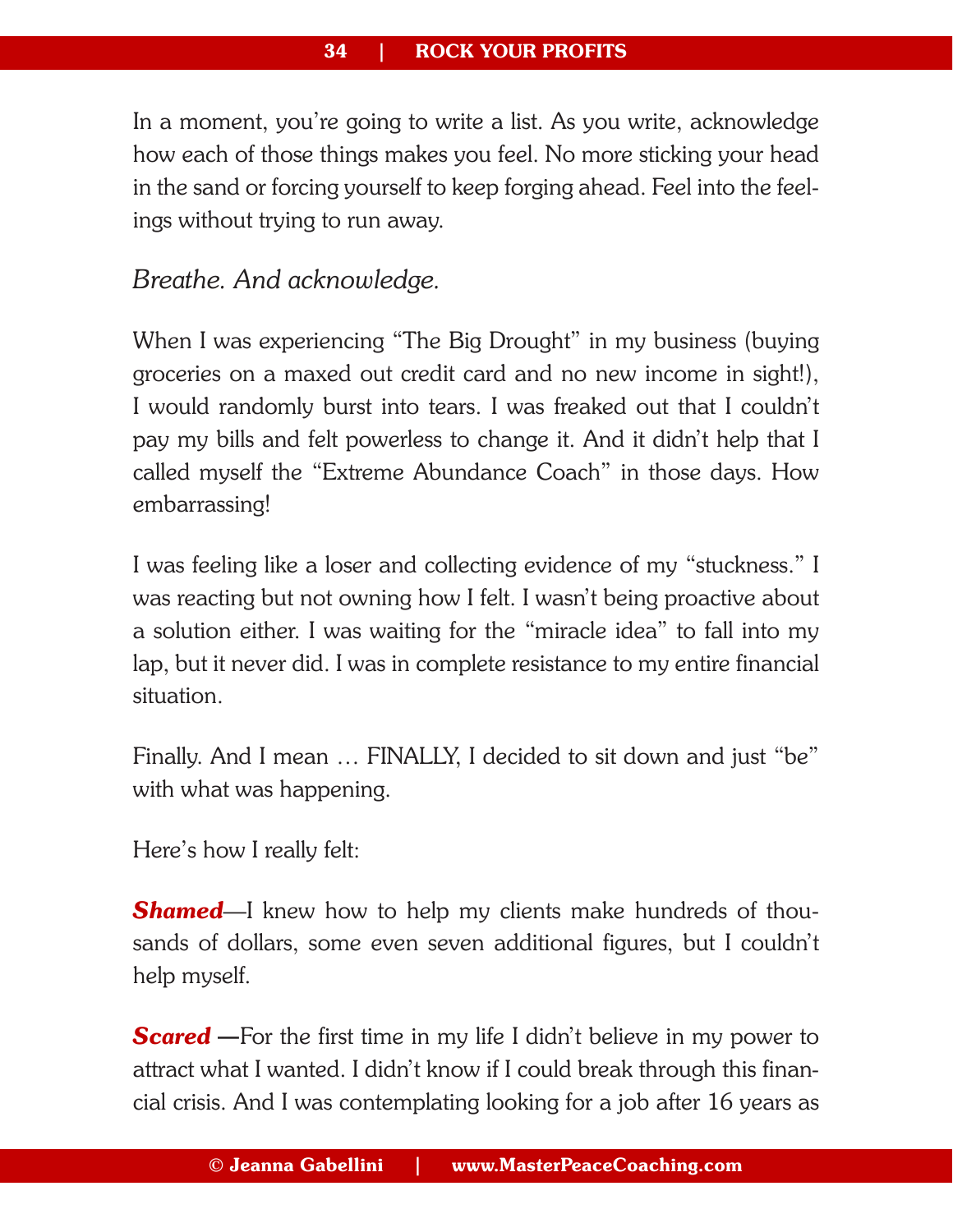an entrepreneur.

**Overwhelmed**—My debt was growing, but I couldn't increase my income, not even by \$100. I had three long-time clients paying me during this time (thank goodness!) but no new money came in, no matter what I did. I didn't see how I would ever, and I mean EVER, get out of debt.

**Stressed**—What if my tribe found out that Miss Abundance was broke? What if I couldn't pay my bills (sometimes I didn't)? What if I never realized my business dreams? Or lived into my potential. What if my creativity never came back?

You can see why I wasn't making any progress on my quest for profits. I was totally disempowered.

Your situation may not be as desperate as mine was, but any frustration about money or being overwhelmed needs to be cleared and released. **When you acknowledge any kind of resistance, small or big, you will open up new channels of creativity and solutions that will skyrocket your profits.**

Now it's your turn. What are you feeling about the state of your business and why? Write it down.

*Then own it.* 

Take responsibility. Say to yourself, "Yep, this is how I'm feeling. I created my current results. Here I am. It is what it is. And so what?"

Surrender to what is. With no judgment.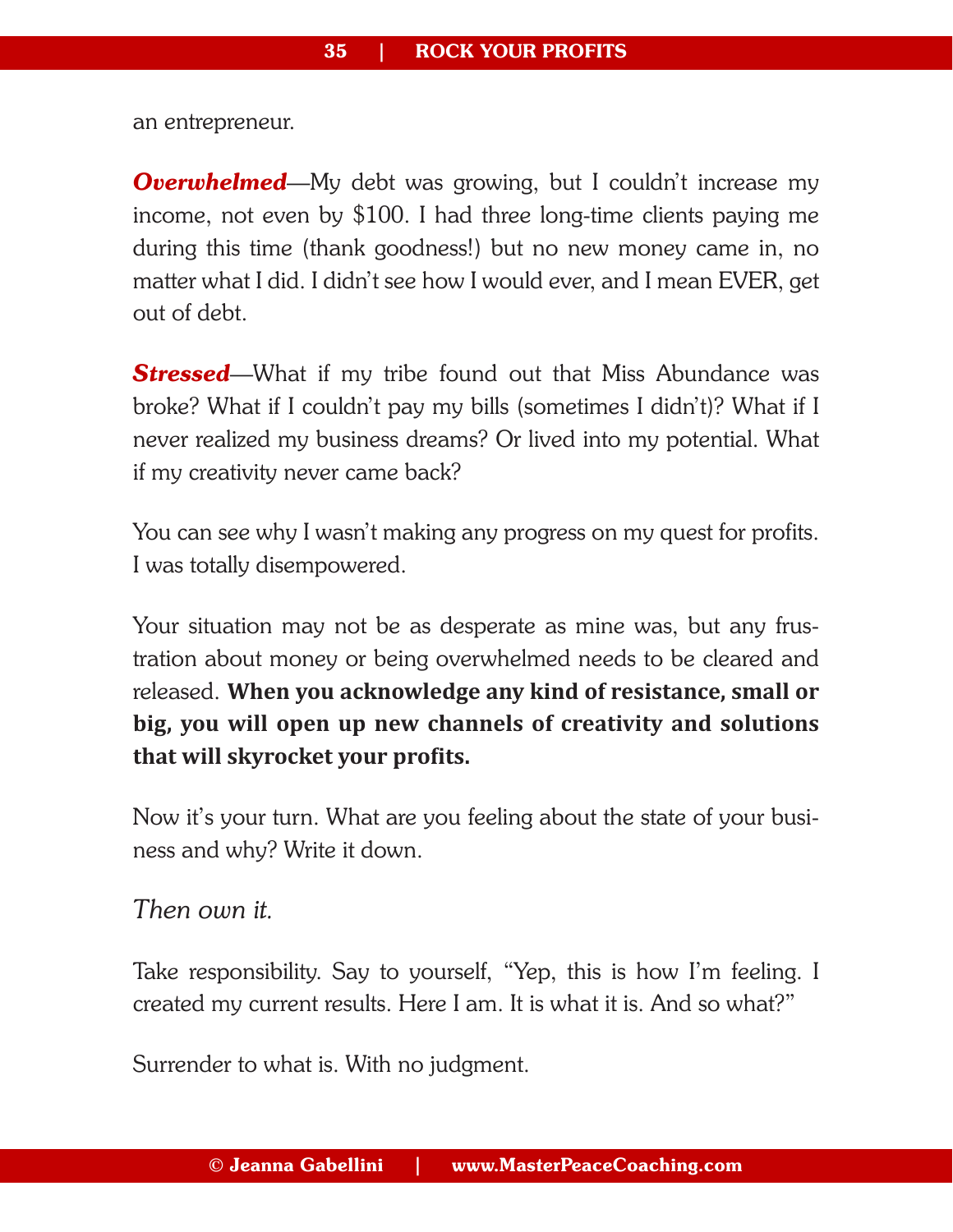## 36 | ROCK YOUR PROFITS

So what if you've been struggling to manifest your business goals?

So what if it's taking longer than you thought?

So what if you've had to borrow money from your retirement funds or family?

So what if you're working too hard?

So what if you have fear about selling?

So what if you've been rejected?

So what if you used to make more than this in a corporate job?

So what if you're in debt up to your eyeballs?

What does it mean about you? That you weren't aligned with what you wanted. That's it. Nothing more. You're still smart, give amazing value and have what it takes to create a super fun and mega profitable business.

*Life happens. To everyone.*

Take some time to release any shame or drama about where you are. Breathe into it and exhale that crap out. Be with whatever emotions show up until you feel zero emotional charge about your business.

DO NOT SKIP THIS STEP. If you do, it will silently kill your business like a cancer that goes undetected.

The worst thing you can do for increasing profits is being caught